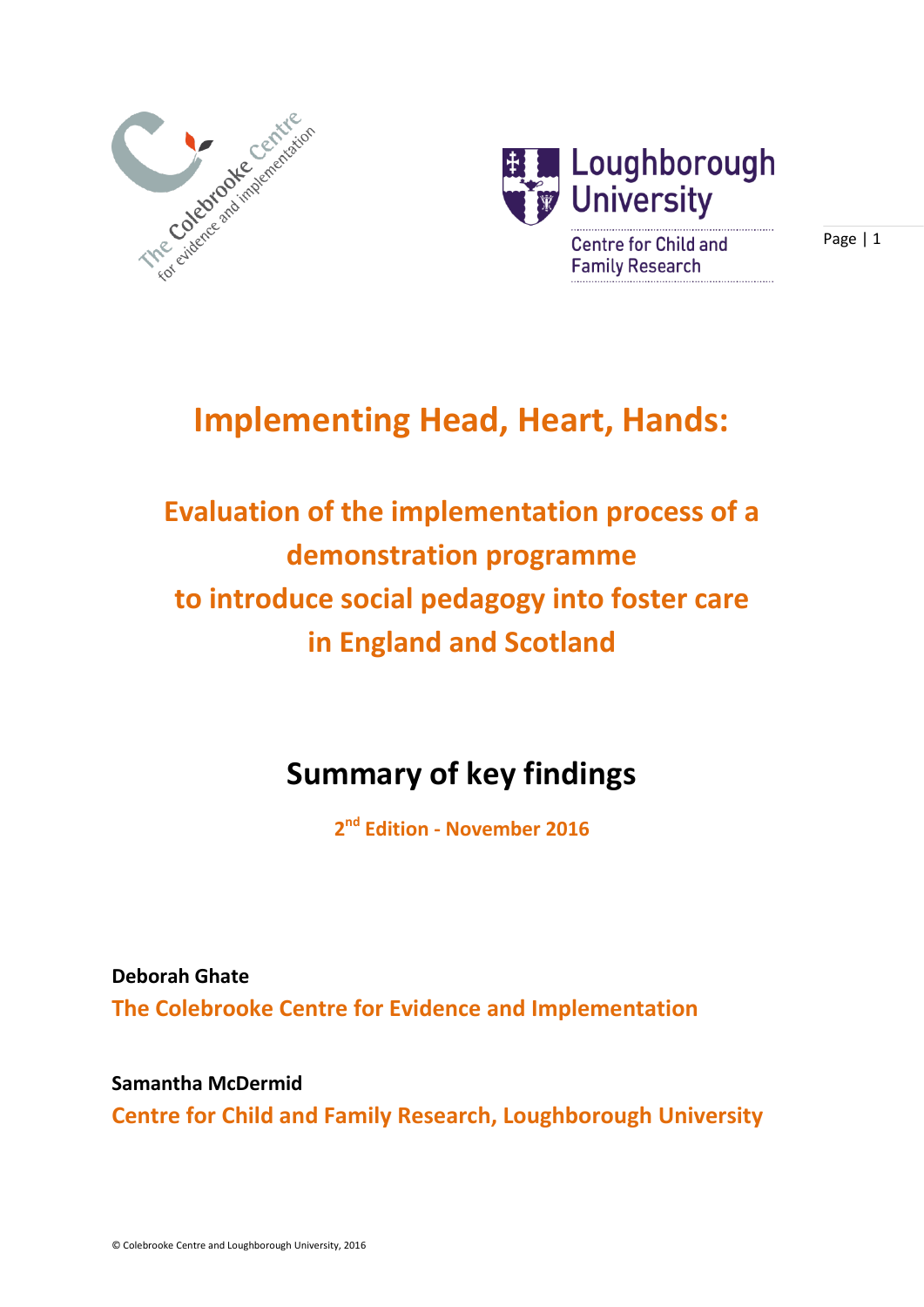#### © Colebrooke Centre and Loughborough University, 2016

### **Introduction**

- This is a summary of the key findings of the independent implementation evaluation undertaken on behalf of The Fostering Network for **Head, Heart, Hands**. It is a final assessment of the **implementation process**; the **outcomes** of the programme are covered in a separate report (Loughborough University and the Colebrooke Centre; forthcoming winter 2016), and were not known at the time of drafting this report.
- The *Main Report* is available to download at: [http://www.cevi.org.uk/docs2/Implementing\\_Head\\_Heart\\_Hands\\_Main\\_Report.pdf](http://www.cevi.org.uk/docs2/Implementing_Head_Heart_Hands_Main_Report.pdf) The individual journeys of sites that participated in the programme are published as *Implementation Case Studies* in a separate Appendix to the main report: [http://www.cevi.org.uk/docs2/Implementing\\_Head\\_Heart\\_Hands\\_Case\\_Studies.pdf](http://www.cevi.org.uk/docs2/Implementing_Head_Heart_Hands_Case_Studies.pdf) **All documents** can also be retrieved at: [http://www.lboro.ac.uk/research/ccfr/research/exploring/project---head-heart-hands.html.](http://www.lboro.ac.uk/research/ccfr/research/exploring/project---head-heart-hands.html)
- The implementation evaluation explored the **process of delivering** the programme over four years. It is based on 132 qualitative depth interviews and 24 focus groups, including over 230 individual participants across three years of data collection. The evaluation was informed by the theory and methods of implementation science.

#### **Head Heart Hands and social pedagogy**

*Social pedagogy has been described as a philosophy, rather than a model of care. It places great value on critical reflection; and an approach to managing risk which allows children to grow and learn. It has at its core recognition that adults and children live alongside each other and share the same space.* 

*The Head, Heart, Hands programme refers to social pedagogy as a blend of academic knowledge and research (head), an understanding of emotions (heart), and practical skills and activity (hands) to help fostered children thrive. It puts foster carers at the heart of the child care team, and aims to empower them to help fostered children build relationships and make sense of their world in a way that leads to stability, better outcomes and long term wellbeing. At the same time the programme recognises that in order to develop a social pedagogic approach to foster care, changes are needed in the wider system that influences the way foster carers view and relate to their fostered children – both the immediate system of the fostering service and connected children's services, and also the wider political and societal system.* 

*Social pedagogy is an overarching framework for social care in many continental European and Scandinavian countries. However, the framework is socially constructed, reflecting the values of society, and therefore the Head, Heart, Hands programme …was exploring how the framework could be applied in the UK, rather than 'importing' a model of care.* 

 **Head, Heart, Hands** was set up in 2012 as an ambitious 'demonstration' programme to introduce social pedagogy into foster care, directly involving both foster carers and staff in fostering services and agencies. Its stated overarching aim was to '*develop a social pedagogic approach within UK foster care, thereby increasing the numbers of young people in foster care who achieve their potential and make a positive contribution to society'*. While social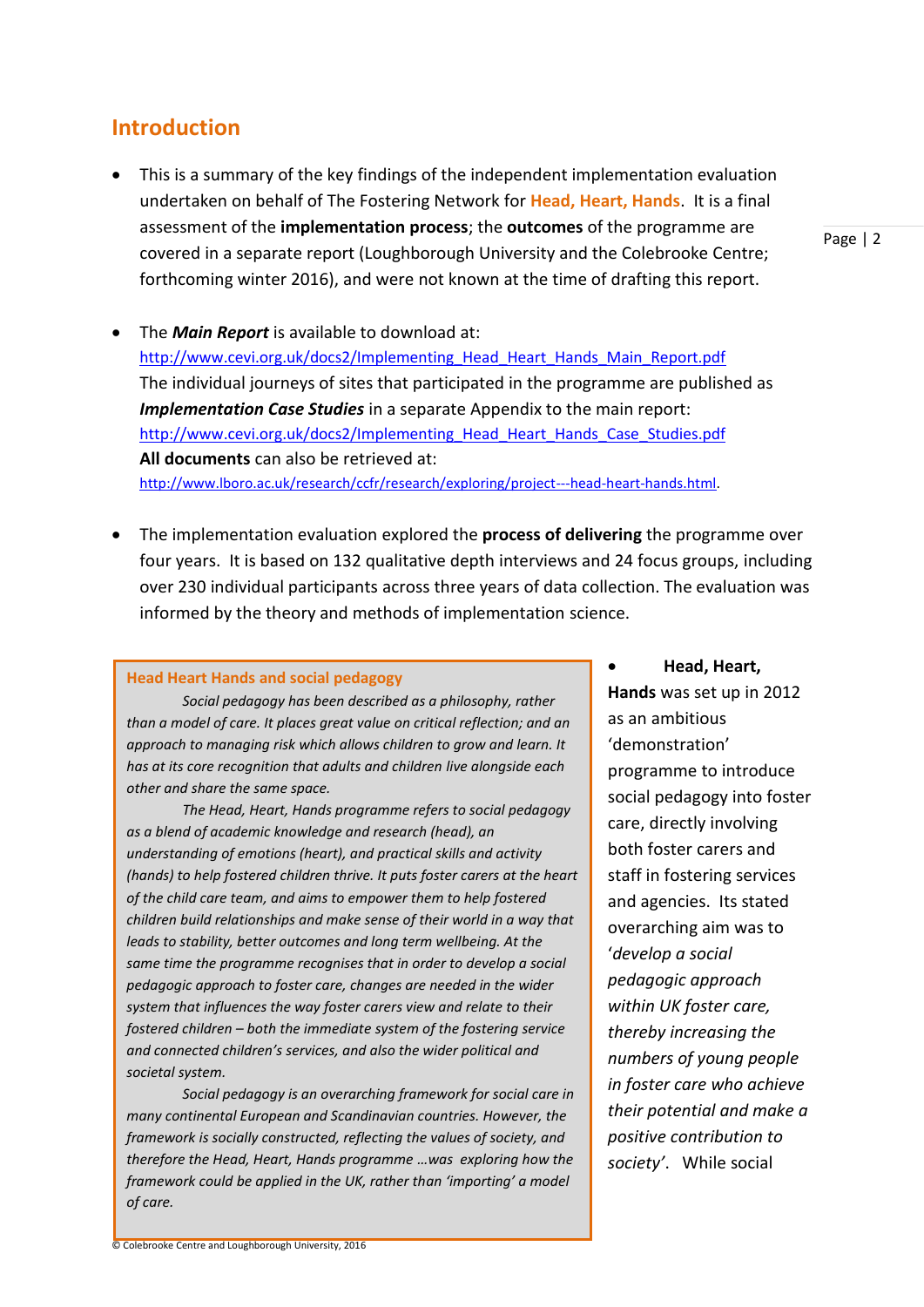pedagogy is common across continental Europe, it is less well understood the UK. Interest has been growing here since the 1990s, but apart from a Department for Education-funded a pilot in 2010 to explore the feasibility of introducing social pedagogic principles to residential care<sup>i</sup> which reported mixed results, the Head, Heart, Hands programme was the only significant practical attempt to introduce social pedagogy into statutory fostering services in multiple locations.

Page | 3

# **Structure of the programme**

## **Funders**

• The programme was co-funded by a consortium of seven Philanthropic donors: KPMG Foundation (who chaired the funding board), Comic Relief, the Esmée Fairbairn Foundation, The Man Charitable Trust, The John Ellerman Foundation, the Monument Trust and the Henry Smith Charity (**the Funders**). Each contributed a portion of a £3.7 million grant over four years from 2012 to 2016.

## **The central programme delivery team**

- Operationally, the programme was led and managed by **The Fostering Network,** a national children's charity working with foster carers and fostering services.
- To design and support the delivery of the programme, the Fostering Network commissioned a 'delivery partner', the **social pedagogy consortium** (**SPC**), a group of practice and academic specialists in social pedagogy. The SPC wrote the base resources and designed and led core 'learning and development' courses for foster carers and staff. Designated 'site support leads' were also assigned to each site to give practical and strategic support to sites, with an average time allowance of 2 days per month per site.

## **The Head, Heart, Hands teams at local level**

 **Seven local sites**, three in Scotland and four in England, participated. The sites included two independent foster care providers (IFP's), one private, one voluntary; and five local authorities. The sites were selected through competitive application to offer a range of different contexts in which to explore how the programme could work. All but one site had some prior exposure to social pedagogy or to social pedagogues, although this varied in intensity.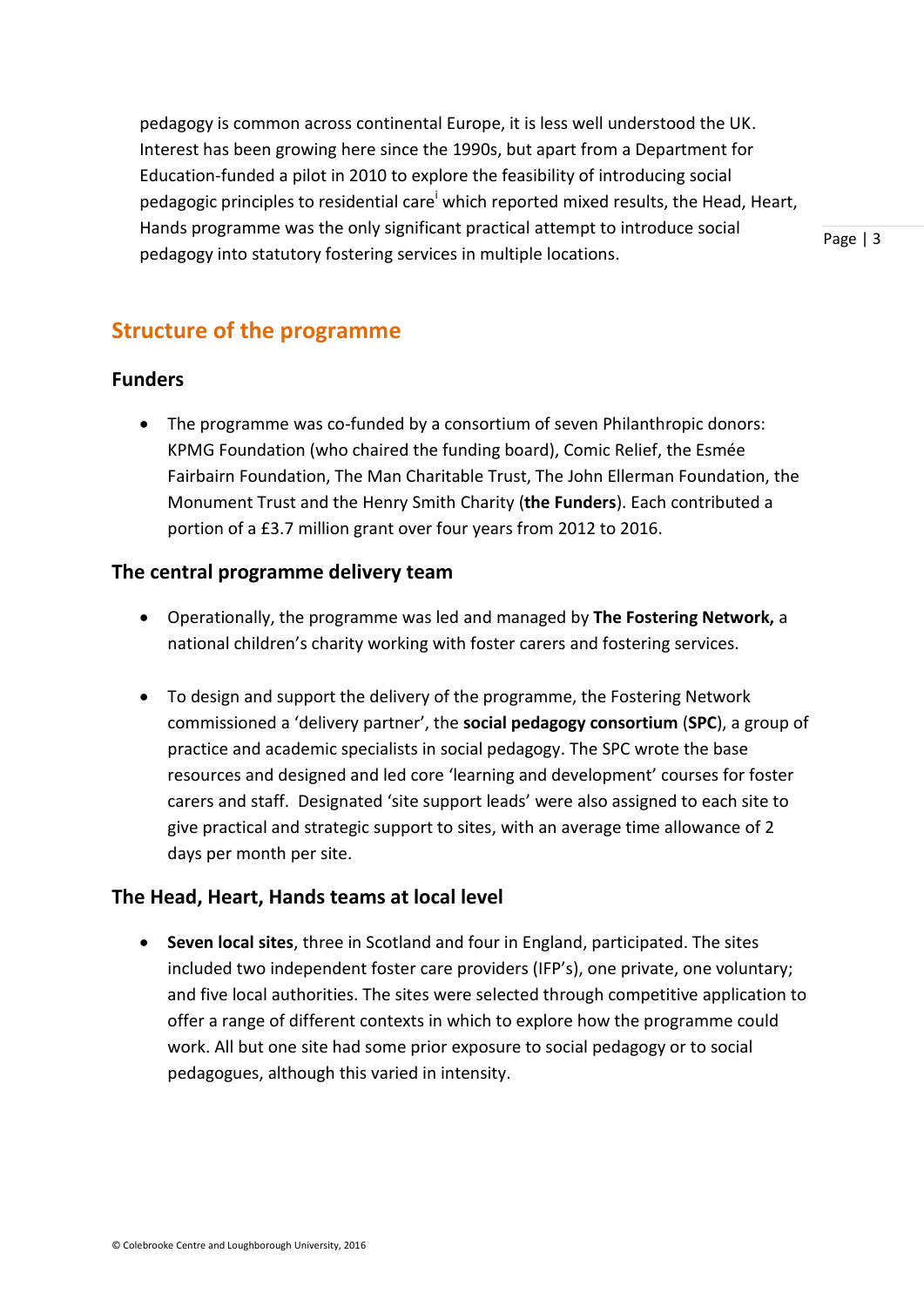#### **What is a social pedagogue?**

'*Social Pedagogue' is a recognised professional designation in some countries although not yet in the UK. Their degree-level training focuses on social and emotional development and education and upbringing in its broadest sense. The social pedagogues in Head, Heart, Hands came variously from Germany, Austria, Denmark, Portugal, Sweden, Finland, Spain and Slovenia.*

Sites were given funding to cover 50% of the salary of two full time **social pedagogues**. In three sites, the actual number employed varied from 1-3 people. Social pedagogues acted as a bridge between

the national programme and local implementation, and provided a range of expert inputs to develop the site's social pedagogic learning and activities, as well as supervising foster care placements in some cases or holding other social work roles.

 Each site had an operational **site project lead** for the programme, usually a person at service or team manager level within the fostering service, who was pivotal in local implementation. Site leads were supported by project **strategic leads**, usually at Head of Service or Assistant Director level. They authorised the site's involvement and were kept sighted on the project's activities.



#### **Funding, leadership, management and delivery structure of Head, Heart, Hands**

## **Nature and form of the programme**

• The programme was framed by the funders and the delivery partners as **'exploratory'**. By this, they meant that each local site would be encouraged to develop their own delivery 'model' for social pedagogy in fostering, unconstrained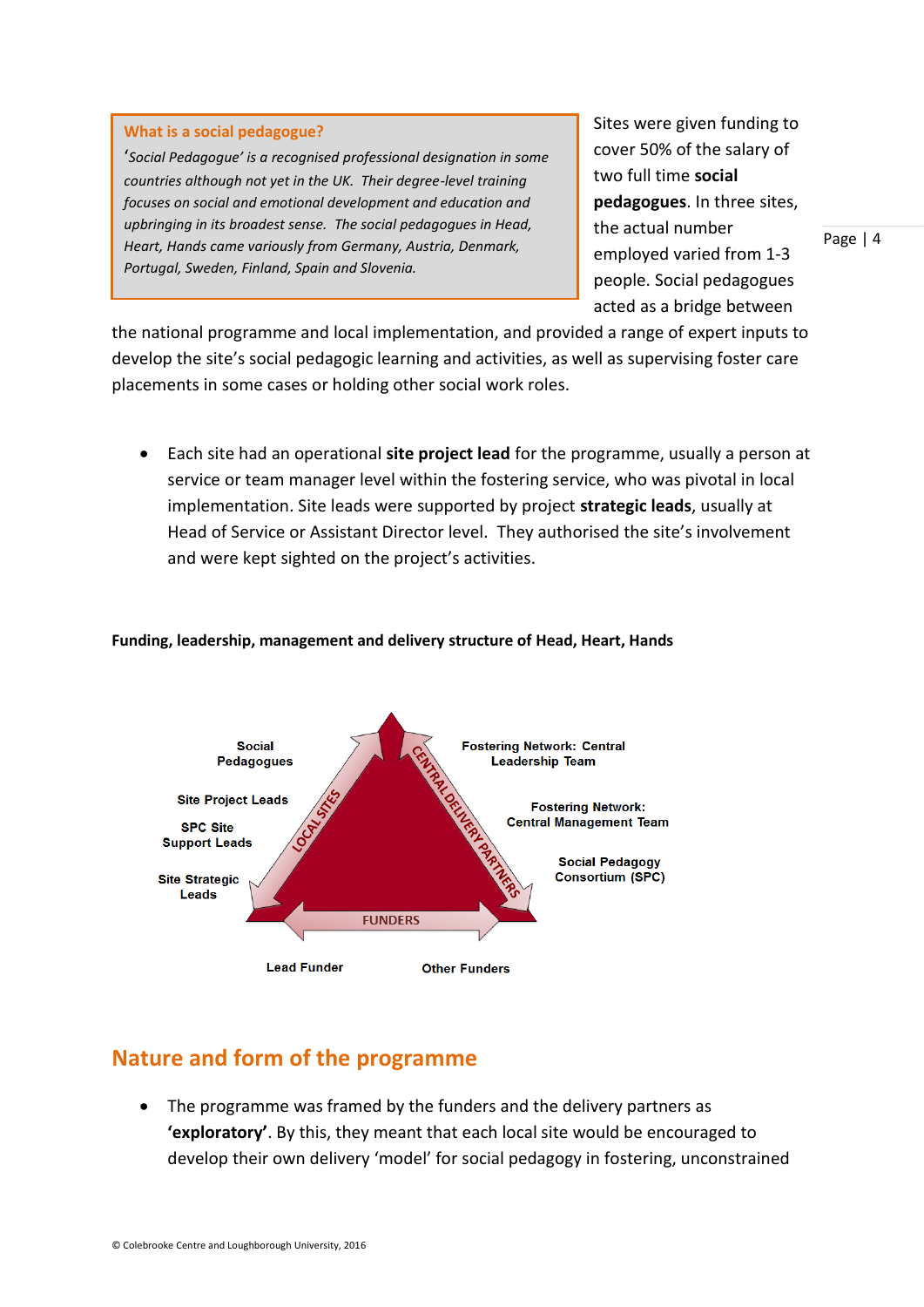by central prescription about what form that should take. In this way, it was hoped, learning about a range of different interpretations of how social pedagogy could be delivered on the ground in the specific setting of foster care would emerge.

- Reduced to its most basic **core components**, the programme had three core features that were applied in a (relatively speaking) standardised form across all sites:
	- $\geq$  a core training ('learning and development') programme based on social pedagogic principles, values and methods for a defined cohort of 40 carers in each site and (notionally) up to 8 staff, designed and delivered by the SPC;
	- $\triangleright$  the embedding of trained social pedagogues within fostering services, doing a mix of project-related social pedagogic development work and some social work activities;
	- $\triangleright$  the provision of external supports to sites and to individual pedagogues by the SPC.
- In addition, there were a number of **variably implemented components**, including:
	- $\triangleright$  whether social pedagogues appointed to the programme were also registered to practice social work ('dual role' pedagogues) and thus could undertake statutory fostering social work in fostering households;
	- $\triangleright$  the amount of direct work undertaken by pedagogues with families or with young people, and whether this was alone or jointly with other colleagues;
	- $\triangleright$  the extent of review and redrafting of policies and operational procedures by Head, Heart, Hands project teams within site fostering services.
- Defining the **substantive content** of the programme was more difficult than defining the operational features, however. The nature of social pedagogy, as defined by the SPC, was described as a fluid approach, based in core ethical values and principles, which included amongst others: the importance attached to building authentic, supportive and equitable relationships; child-centeredness; the use of everyday situations as learning opportunities; the value and significance of critical reflection during practice; and recognition and uses of the 'self' within practice. A menu of specific tools and methods were included in the core learning provided by the programme, and the SPC delineated a series of characteristics of social pedagogic foster carers in early proposals. However, clarity on the specific dimensions and manifestations of social pedagogy *in action* or *in practice* in a way that was clear and meaningful to non-pedagogically trained stakeholders remained elusive throughout. As set out by the SPC in their proposals: "*The difference lies more in 'how' social pedagogic carers approach something, not so much in 'what' they do*".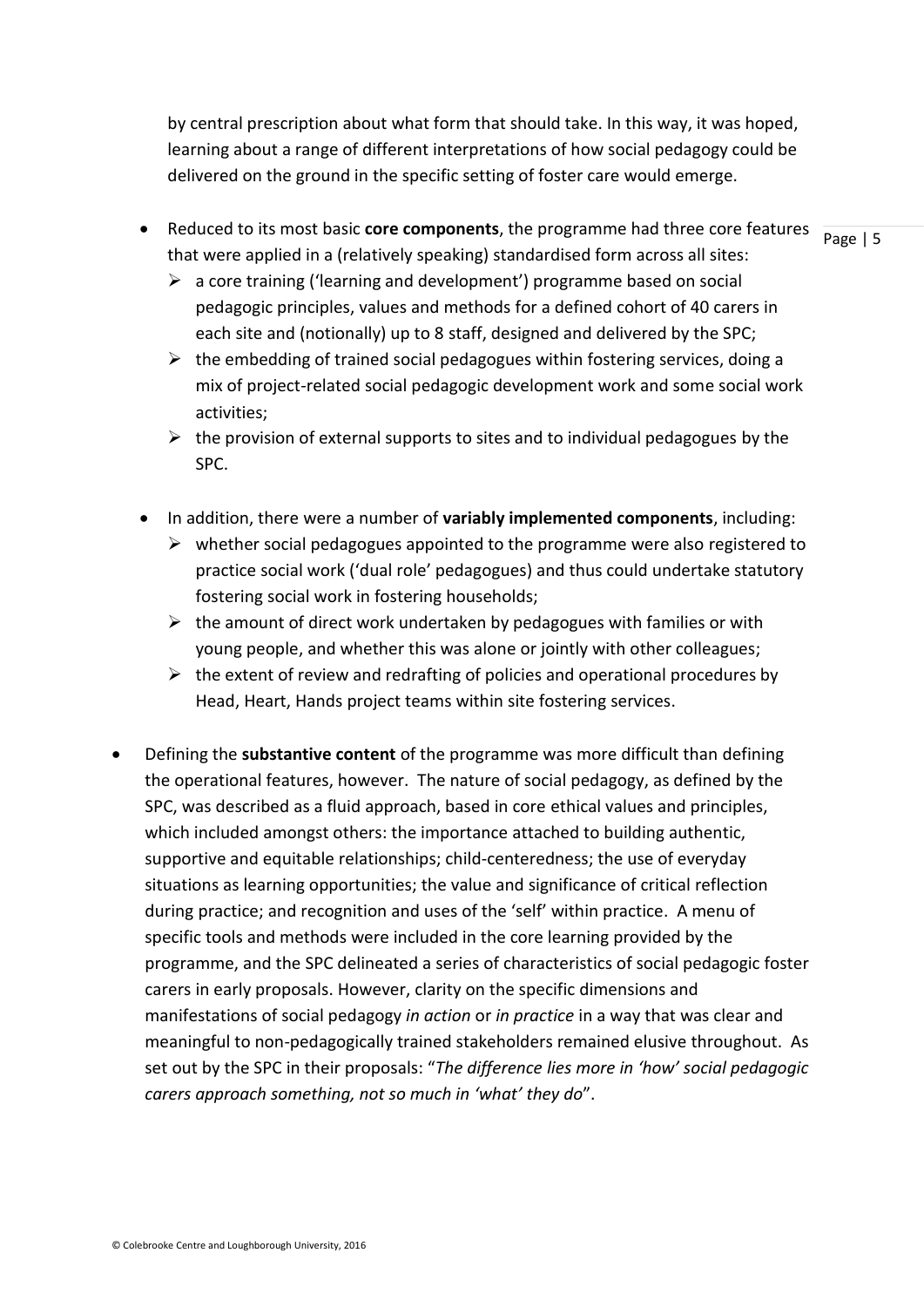# **The implementation journey - overview**

 In devolved innovation programmes of any complexity and length, it is usual for some sites to fall by the wayside for a variety of reasons. Somewhat unusually for a programme of this nature, **all Head, Heart, Hands sites remained engaged until the formal end of the programme**, a reflection of the dedicated effort and commitment of all involved.

- **All sites managed to implement the basic core components of the programme** in some shape or form. However, as might be expected within an initiative of such complexity, all experienced challenges arising out of the programme, not all of it positive or constructive.
- The overarching picture in terms of the quality of the journey the sites underwent was that it started with some difficulties, despite high levels of enthusiasm and aspiration, but gradually improved and gathered strength over time. By the end of the programme, the broad body of implementation data showed that sites had fallen into **two broad groups**.
	- $\triangleright$  Some had developed great enthusiasm for social pedagogy as an approach as a result of having been introduced to it through Head, Heart, Hands, and i**n four of the seven sites full implementation had been achieved and a degree of sustainability had been achieved by the end of the programme**, in one case with a plan emerging to train up all children's services staff in the approach as part of a blended strategy which incorporated social pedagogy with two other recognised approaches to practice. These four sites all considered that they were firmly set on a path to continue with the development of social pedagogy in their local areas. All were intending to continue the employment of social pedagogues embedded in service teams and even to expand this to other teams, and all were intending to utilise some of the methods, supports and core resources originally developed through the programme (for example, using the core learning and development materials to train new cohorts of carers, and contracting with SPC organisations or individuals to provide ongoing external capacity).
	- $\triangleright$  In three sites, stakeholders felt that **full implementation had not been firmly reached by the end of the programme**. Sustained implementation therefore seemed either unlikely or relatively distant prospect. Social pedagogues were leaving and no replacements were planned, and the sites had no clear strategic or operational plans to continue with the work, although two expressed continuing commitment to using social pedagogy in their work and the third agreed that there had been positive benefits for some carers, some young people and some staff. Two of these site leads, despite having worked very hard, felt the project had not delivered the best value for that effort and third, though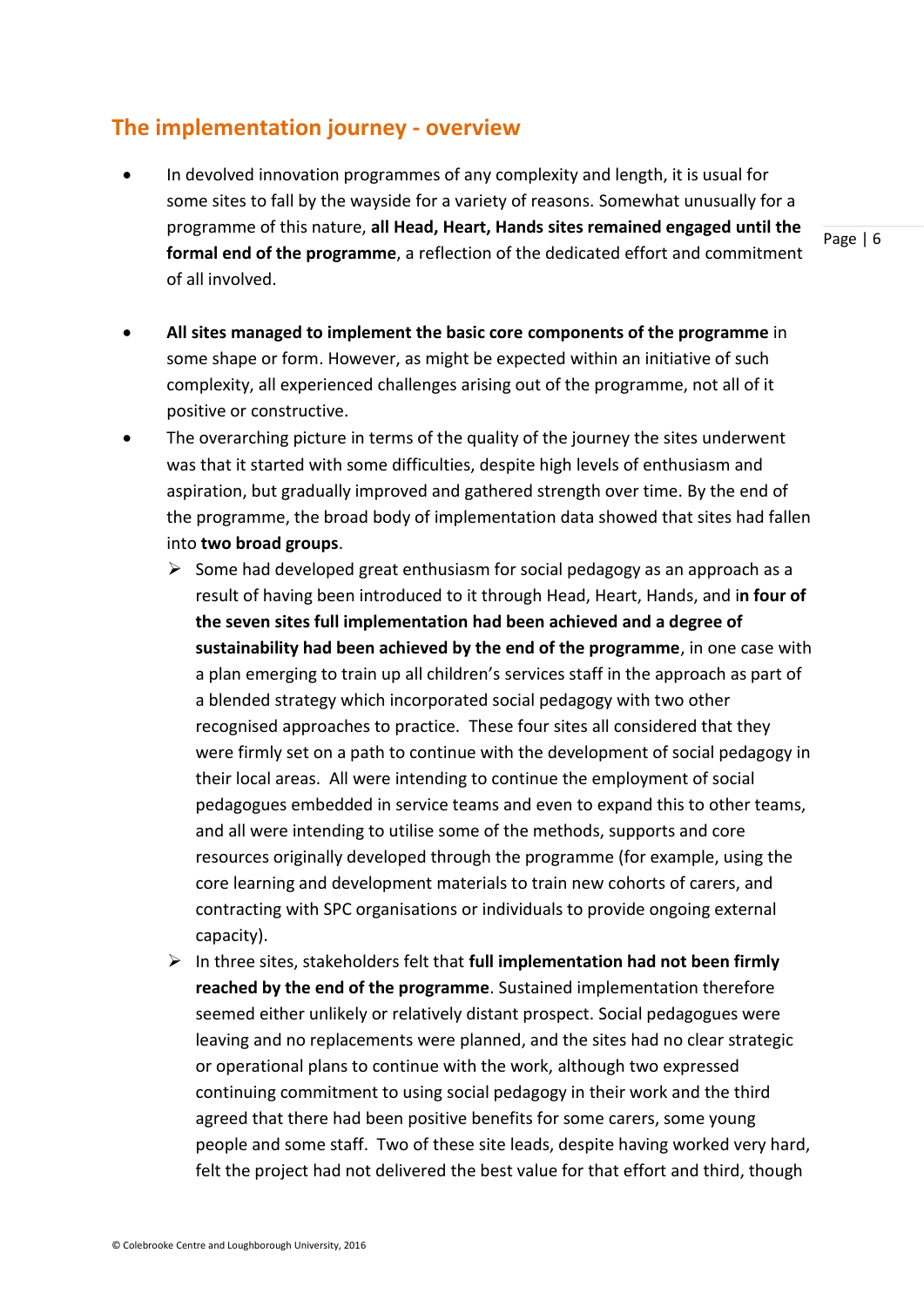happy with the value, described a series of challenges that had only partly been overcome by the end of the funding period.

 The Fostering Network experienced an unanticipated **loss in continuity of leadership**  of the programme during the second year of implementation, due to both senior executive staff leaving post. A small central management team worked without close leadership support during a period extending to several months. Senior staff joining later brought new vigour and increased oversight to the programme, but some persistent challenges remained.

# **The implementation journey – stage by stage**



**Stages of implementation from exploration to sustainment** 

The implementation evaluation used the framework of **implementation stages**  $\mathbf{u}$  to explore what was done and the experiences of stakeholders as the programme unfolded.

Page | 7

## **Exploration stage (scoping and fixing parameters; operationalising the approach)**

- The initial stage of 'exploration' is a critical stage for any new innovation. It is a stage primarily of research, investigation, and ideation: ideally 'thinking around' the proposed innovation from all angles and developing an articulation of why is being adopted, what it will achieve, how it will be put into effective operation in the short and medium terms, and what it might lead to in the longer term.
- **Considerable activity** was described by funders and stakeholders in the central delivery partnership prior to the programme's launch. This included early 'scoping' research by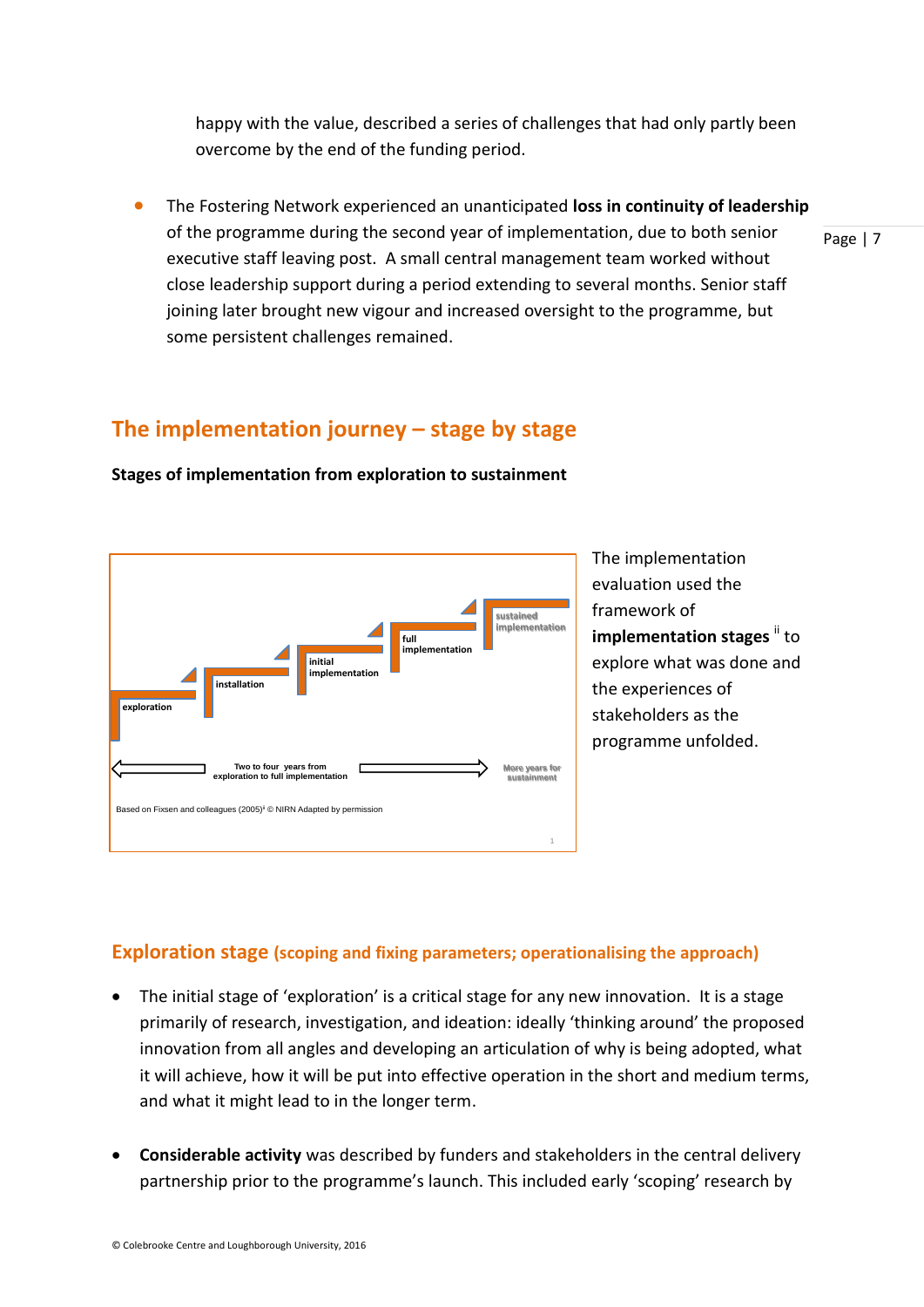independent academics, and a process of soliciting applications to be part of the programme and then selection of the sites.

 However, many potentially significant elements of implementation that subsequently had practical implications were left largely open at the outset. Exploration was probably the **weakest stage** in the programme.

- At the central level, some of the issues that might have benefited from more exploration included:
	- **The fit between the different partners who were to work together**. Both central delivery partners were mutually unfamiliar with each other's organisations and to some extent with the professional arenas in which each worked (social pedagogy; and fostering policy and practice). Each had differing expectations and understandings about the scope and requirements of implementation. Funders also noted they had not fully clarified their own expectations at this stage. Relationships got off to a difficult start and continued to be somewhat problematic well into the programme.
	- **The definition and operational form of the 'social pedagogic approach' that was to characterise Head, Heart, Hands**. At this stage, there was developed no clear description of what were expected to be core or variable components, no formal theory of change or logical model outlining how and by what means the programme would have its intended effects, and no clear framing of the relative practical roles of key 'change agents' including the core roles of social pedagogues. Although some of these matters were clarified to some extent as the programme progressed, lack of clarity continued to impede progress at site level to some extent in the longer term.
	- **Planning for wider systems engagement, or for longer term sustainment** of the approach. It was not intended that Head, Heart, Hands itself would be sustained after the four year funding period, although all sites hoped, and the programme's objectives implied, that sustainment of social pedagogy and diffusion into the wider system around fostering services and beyond was hoped for. However this was not scoped out or strategically planned at the exploration stage, and never acquired the focus that might have been optimal in view of the programme's wider objectives. While support was offered to the sites by the SPC and The Fostering Network, there was some ambiguity regarding who was responsible for planning and implementing sustainment at the local level. Evaluation participants from the sites expected the central delivery partners to take the lead on this area, while the central delivery team assumed that sites would take the lead, allowing them to develop local adaptions for sustainment.
	- **Sites themselves did very little systematic exploration** beyond applying to be part of the programme. It was realised later that sites had at this stage very little firm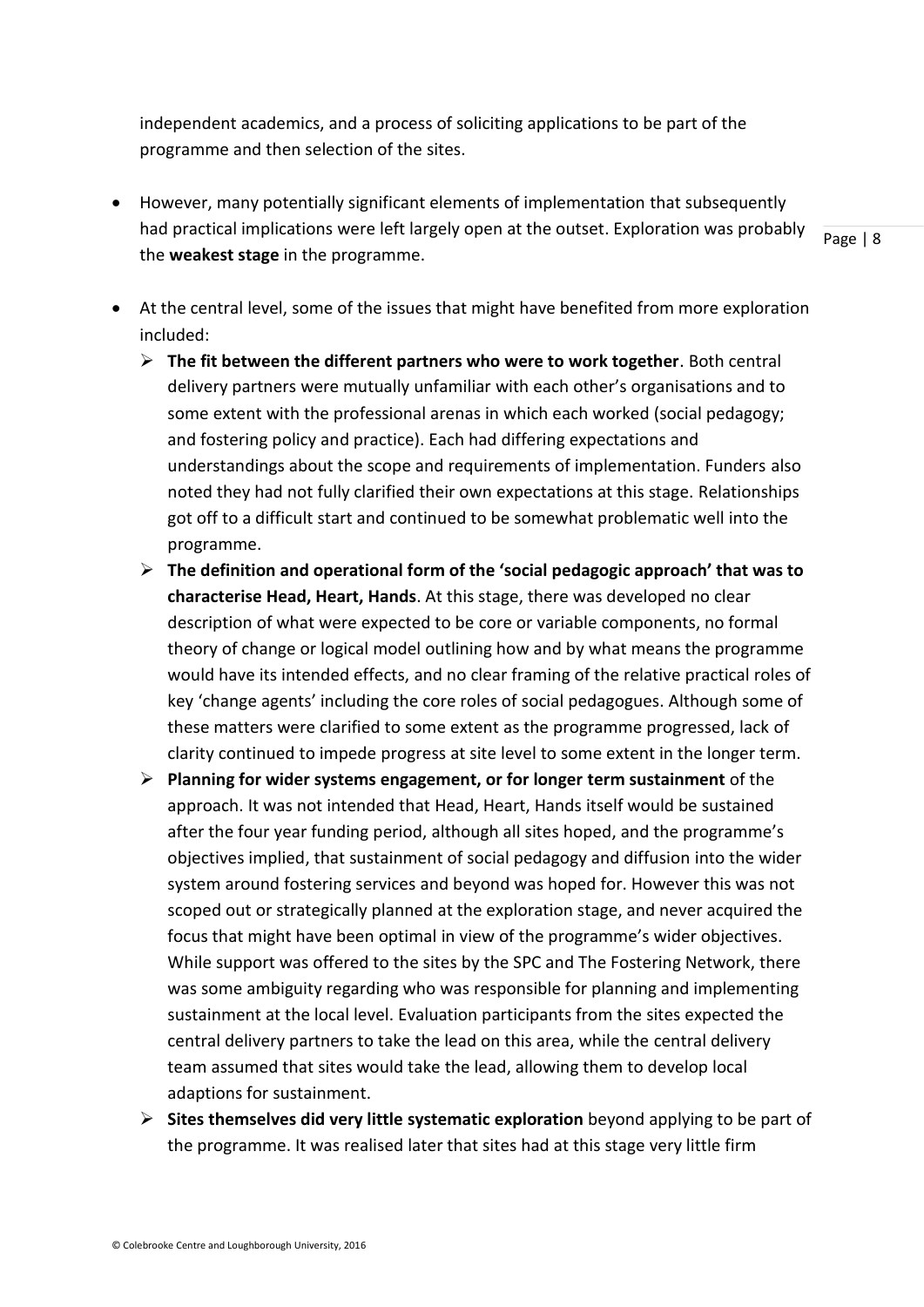information relevant to clarifying the practice implications at site level, and they felt underprepared.

 There were also clear signs that later emerged that some aspects of the **alignment**  between the way sites operated and the culture of the teams who would 'host' Head, Heart, Hands was not optimal. Some of the social pedagogues appointed to specific sites were not optimally suited to that site's requirements or culture, and staff teams in the main felt they had been inadequately prepared for the coming disturbance that the innovation would bring.

Page | 9

### **Installation stage (putting in place the necessary supports)**

- Installation is a key stage in the implementation process that sets the scene for what is to come. Generally it requires strong communications, and anticipatory work to prepare the ground and mobilise key resources. In innovation processes, what is required for effective installation is often unclear, and all the more so if as was the case for Head, Heart, Hands, the innovation being put in place is a fluid and highly exploratory and cannot be or has not been clearly specified.
- Installation in Head, Heart, Hands was a **busy and highly productive stage** in which all stakeholders, central and local, worked extremely hard and with success to achieve the milestones, the programme began to gather strength. At site level, **milestones included**: at local level, getting the new social pedagogues in place, raising local awareness about social pedagogy, and preparing the local systems and people for what was to come as part of the local project substantially through the delivery by the SPC of a large number of introductory 'taster' and 'orientation' events; and at central level, the development of monitoring and progress reporting systems led by the central management team.
- **Monitoring and progress reporting** by sites to The Fostering Network and onwards to funders required some ongoing adjustment in response to feedback over this period, as the level of demand on sites had, it transpired, not been anticipated, and was perceived to be onerous for site leads and pedagogues (who provided much of the data). It was reported in all sites to have diminished the social pedagogues' availability for direct and development work.
- **Inadequate specification of the role of the social pedagogue** from the exploration stage onwards began to crystallise with practical implications at this stage, with sites unable to prepare colleagues and systems for a role that would take a form as yet unknown.
- **An aspirational introductory narrative** shaped at central level lacked tangibility and concrete explanation of how the wholesale transformation promised would be achieved. It was perceived to stress the differences rather than the complementarities between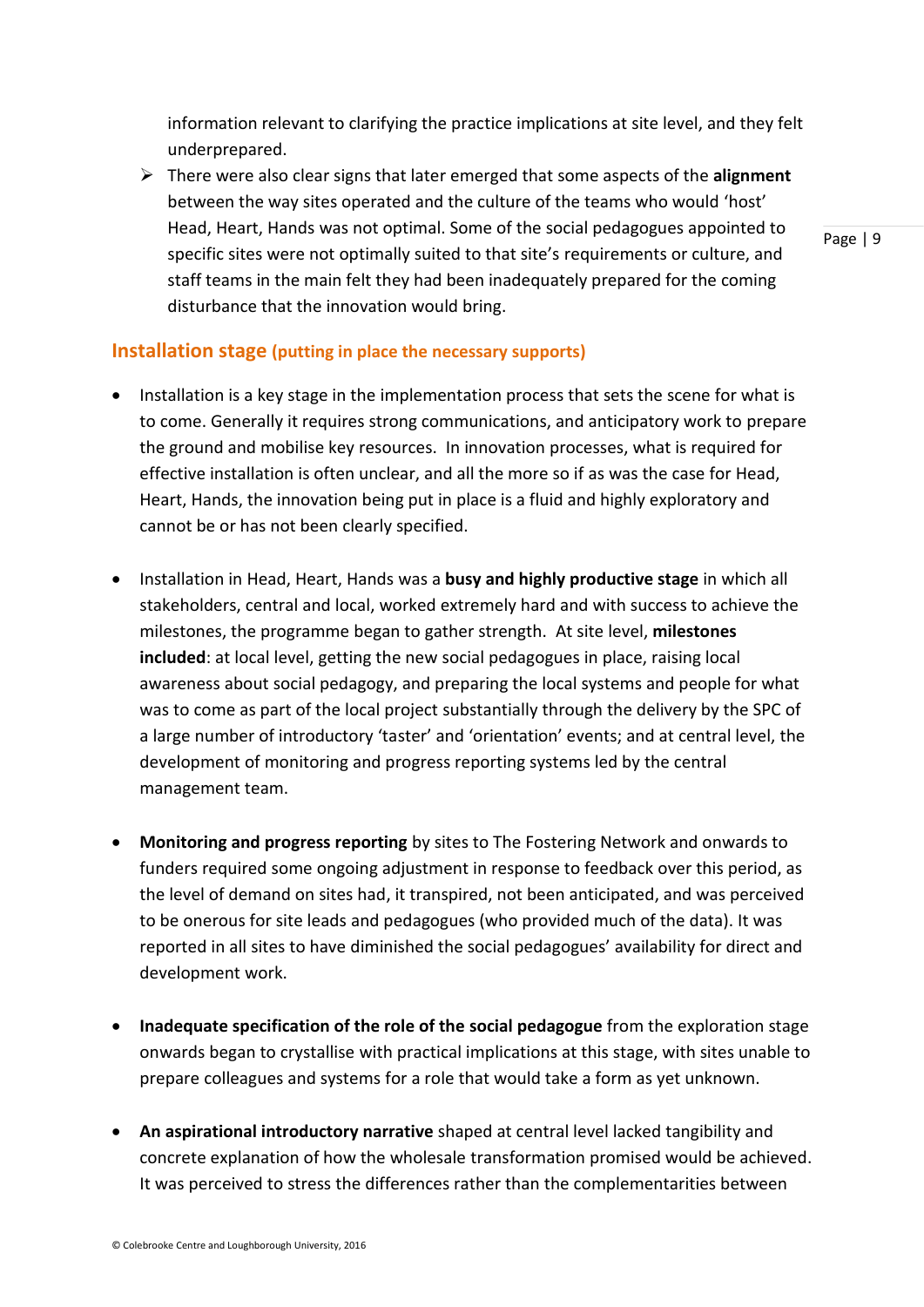social pedagogy and practice as usual. While some were inspired, others felt at best sceptical and at worst alienated by this. Some social work staff and managers continued to feel throughout the programme that the differences between social pedagogy and established social work best practice (referred to as '*good old fashioned social work'*) were unclear, or overstated.

Page | 10

 There may also have been, in a few cases, some degree of **misalignment of individual social pedagogues to the role and to the context**. There were also cases where the fit of particular social pedagogues who would have to **work together** as a team was not optimal. Difficult to identify in advance, this reflected in part the heterogeneous traditions of social pedagogy within the group as well as differences of culture and style.

### **Initial implementation (the new innovation is brought into practice)**

- Initial implementation is the stage where the new innovation is brought into practice. There are usually both continuing and new challenges following exploration and installation work, and early effects (both positive and negative) start to be observed. It generally involves adjustments to usual practice and business processes to accommodate and support the new ways of working.
- In the sites, this stage was marked by delivery of the core learning and development courses, and the start of direct work by social pedagogues with carers, children and young people, and staff colleagues. Support to site project leads and to social pedagogues by the SPC was also key to this stage.
- **Initial implementation for Head, Heart, Hands was a high point of the programme**, enthusiastically received and reported to have met sites' expectations and exceeded them in some respects.
- This stage was marked by the **successful delivery of the core learning and development courses** by the SPC. These were the key vehicle for training the pre-defined cohort of 40 carers and associated staff. Attendance over time was reported to have been good for carers especially. The participation of staff may have been a weaker point. Most participants enjoyed the mix of theory and experiential learning through games and activities, although there were also those who found these less compelling.
- The lack of a **clear (or clearly communicated) design for what kind of staff should be invited** however made this less effective than hoped as a form of outreach for wider systems change or wider stakeholder engagement.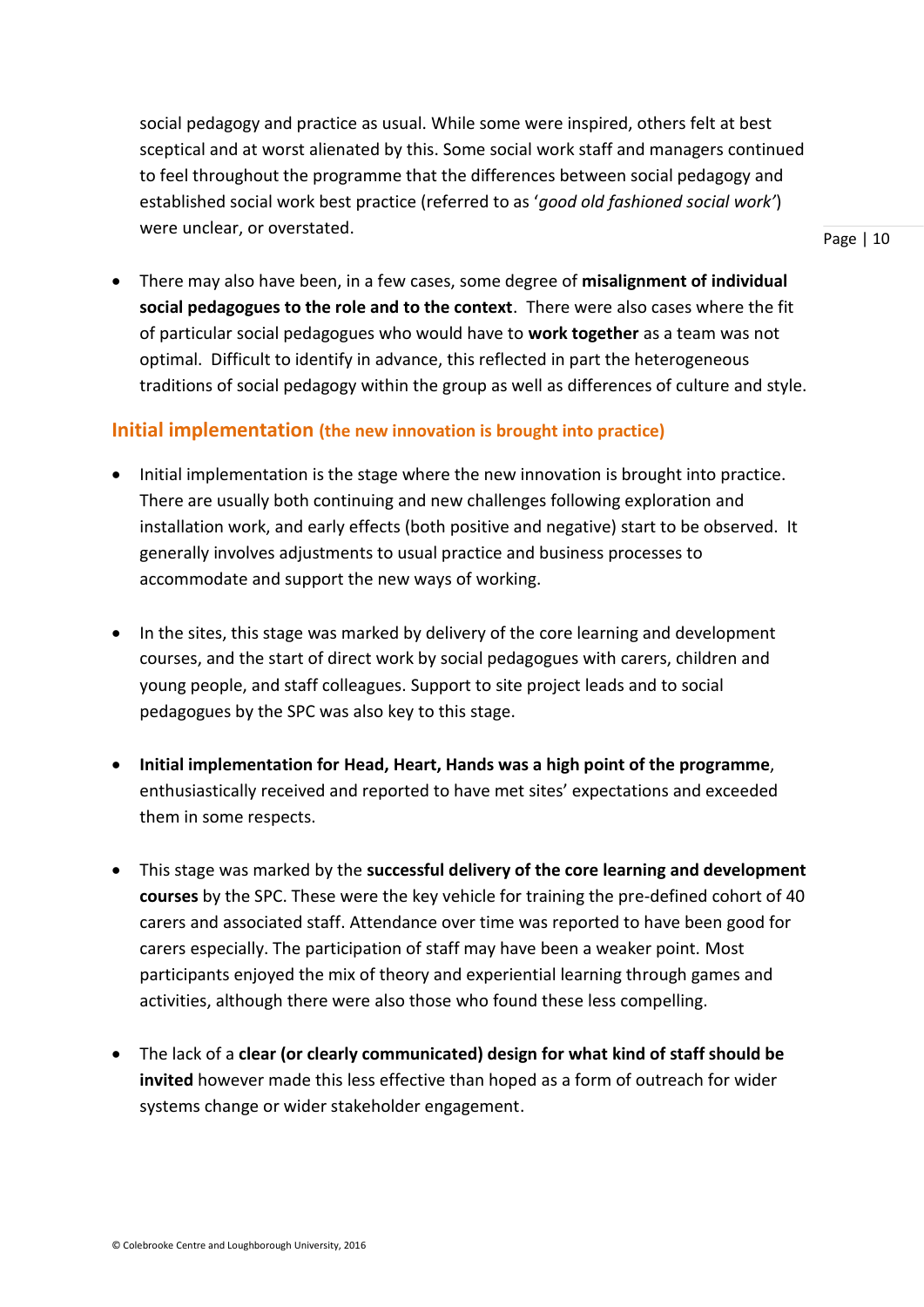**SPC support was reported to be valuable and important** at this stage of implementation, especially in respect of personal and practice support to social pedagogues. In sites where social pedagogues struggled to feel accepted and integrated and found it hard to gain traction for their role, this was described as having been essential in helping people to persevere with the work. In small minority of sites, and for a small minority of social pedagogues, some more flexibility in choice of support personnel might have however been desirable.

Page | 11

 **Work by the SPC to support site project leads** took variable forms and engagement was closer and reportedly more effective in some sites than in others. SPC leads that were able to take very active roles in steering groups seemed to gain more support at corporate level for the programme. This is perhaps not surprising given that those leading projects at site level on the whole did not hold positions close to corporate decision-making, and the involvement to skilled and expert advocates 'from outside' had always been expected to be helpful. (There will have been interplay with other factors at site level, of course, in respect of this finding).

### **Full implementation (the innovation becomes established in practice as intended)**

- The full implementation stage of any innovation is usually defined as the point at which the innovation becomes visibly established in practice 'as designed'. This stage tends to be the point at which innovations either sink or swim at the front line, mainly because this is the first opportunity to observe if positive outcomes are emerging, and whether the effort and expense and 'disturbance' to business as usual thus far has been justified. For Head, Heart, Hands, this was the stage at which clear differences between sites, and a clearer view on how implementation variables were influencing implementation experiences, began to emerge.
- At the central programme level, effort by the delivery team shifted to focus on encouraging and supporting activities to embed the ideas of social pedagogy at site level, both in the immediate and in the longer time frame, through **'momentum' activities** designed to deepen core learning and widen the group of those exposed to social pedagogy. These were intentionally not pre-planned across the programme, and took different forms in different sites. As a consequence it was difficult to discern any clear patterns in what worked best, other than that small group activities mostly attenuated over time (though there were exceptions), and larger scale outdoor and creative events were much enjoyed and generated much enthusiasm.
- **Sites moved with mixed success into a stage of 'momentum' activitie**s. Some found this stage energising, and social pedagogues started to integrate into teams and work more effectively on a larger stage once given this area of leadership. In some however, regular momentum activities at a group level never seemed to become established, the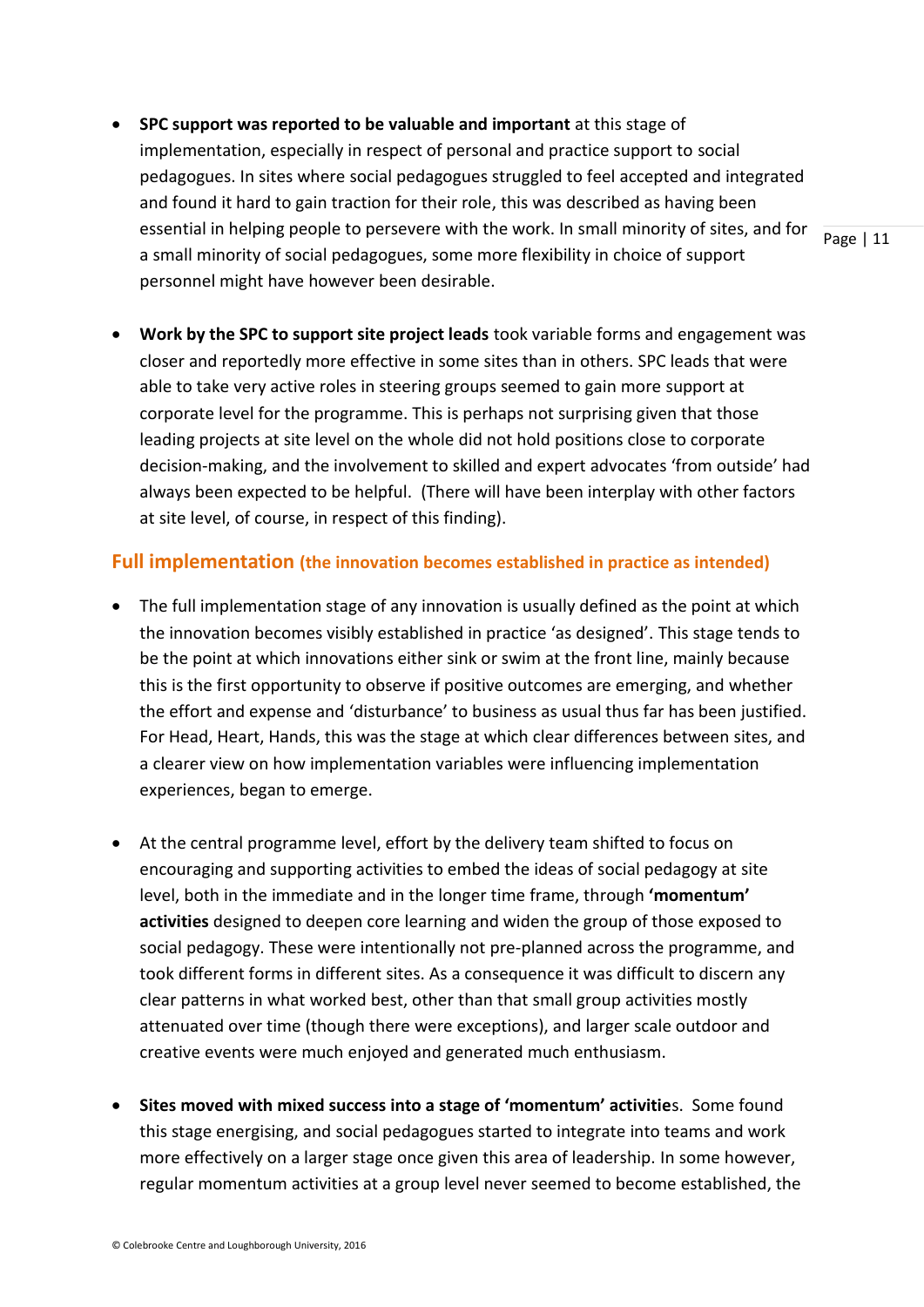work of the project became more internalised and centred on special initiatives run by social pedagogues, working more independently and in some ways less visibly to the rest of the site. Site project leads and other senior and front line staff began to suggest that the project had reached too few people to be a sufficient 'disturbance' to practice to create significant or lasting change. Momentum was considered by some to have faltered in some sites during this stage.

- It became clearer that **holding a dual role was an advantage for the integration of social pedagogues** into their sites, facilitating social pedagogues' own understandings of the specific context of fostering, and (where case work was undertaken jointly) allowing them to model social pedagogy 'in action' for colleagues. It also helped social pedagogues to be seen as sharing the 'real world' work of fostering teams and allowed better and faster integration into the mainstream. Some social pedagogues did not achieve optimal integration, and where this happened, it was time-consuming and demanding on all involved, and very hard both on social pedagogues and their
	- **Direct work with families and young people by social pedagogues was one of the most highly valued inputs** they made, and almost universally praised for its skill and efficacy where it occurred. It was challenging within the context of the national programme to give this demanding element of the role enough time and attention to satisfy all parties, and in any case, the amount of direct work that social pedagogues were expected to do had never been specified. Some site leads and site staff were disappointed by the amount of direct work that pedagogues did. In a few cases social pedagogues were described by site project leads as being less enthused by this side of the role, and this too was a disappointment.
	- By the end of the programme, all sites indicated that the **visible penetration of social pedagogy into actual practice by trained carers and staff had some way to go**. In more than half of the sites, progress in this respect was considered acceptable. Stakeholders noted that as an anticipated feature of 'real world innovation', they would expect it to take many years before social pedagogy was fully established as a normal aspect of fostering practice. In other sites, this stage was was felt to have been disappointing, and contributed to a weakening of support for the project amongst some senior stakeholders that influenced future planning for sustainment. This continued to be largely absent in some sites.

## **Sustainment (the innovation is fully established and becomes a feature of 'business as usual'**

 Sustained implementation (or 'sustainment') is the goal of most if not all innovation programmes. This may mean sustainment in the sense of 'scaling up'; that is, extending Page | 12

managers.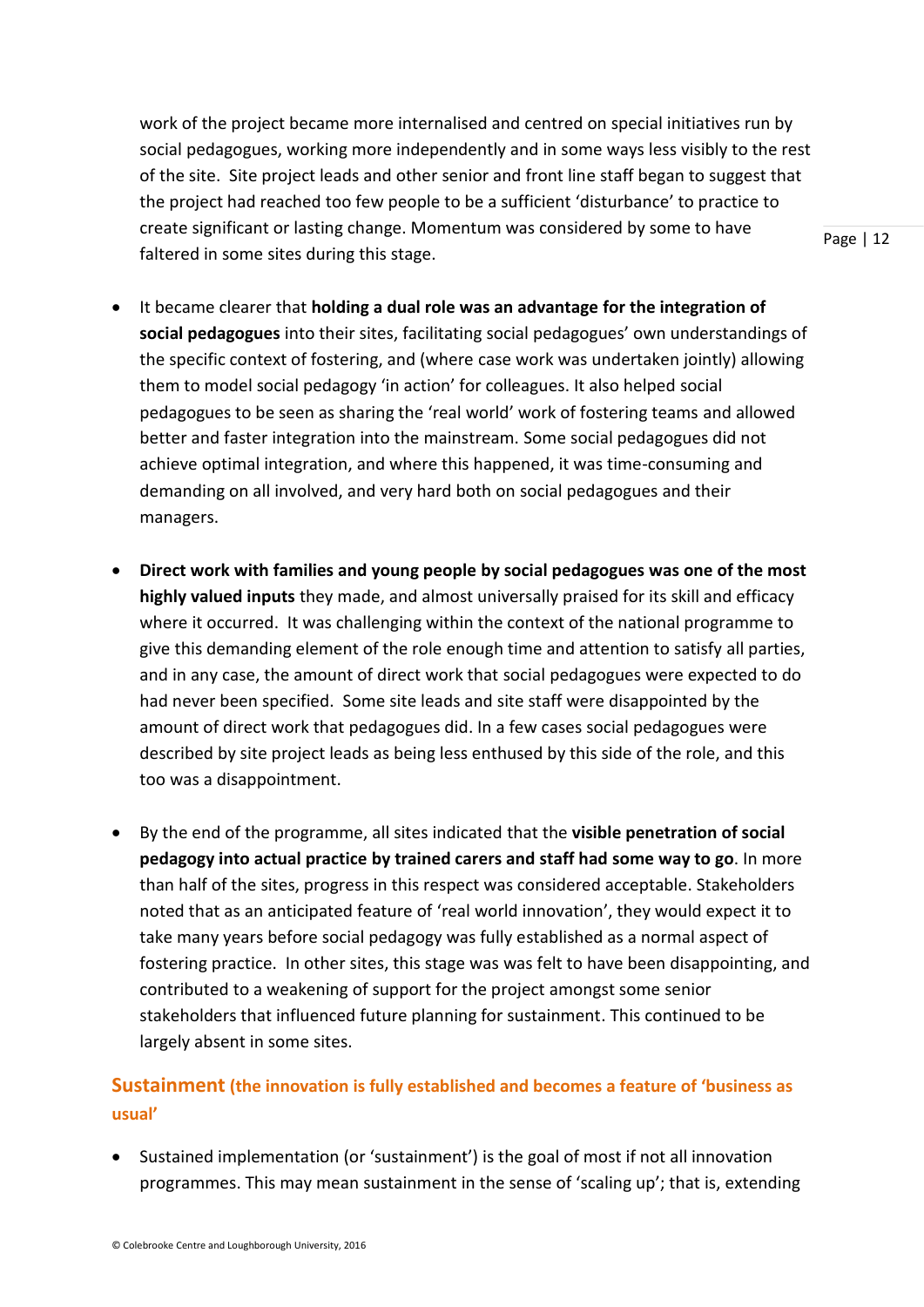the work to new or larger groups of people or organisations. It may mean a process of 'consolidation'; that is finding ways to ensure that the improved practice continues for the people and the agencies involved in pioneering its initial development, so that it becomes more than a one-time only initiative that eventually dies out.

- **Four sites made encouraging progress towards consolidation of social pedagogy** in their own fostering services, and in at least three sites, there had been **some scaling** by means of diffusion of the approach to other parts of children's services. This happened in a limited way where the social pedagogues also had roles in other adjacent services (two sites in particular). It happened in one site in a more extensive way by virtue of a corporate decision to adopt social pedagogy more widely. Although other extraneous factors were at work in this decision, it supported a general sense that where the potential to use social pedagogy alongside other approaches was realised, its chances of reaching sustainment in sites was improved.
- **Three sites had no clear plans to consolidate the work** (by our judgement, at the end of 2015) although all in different ways thought the approach would live on in their organisational culture and in practices. These sites also had weak plans for scaling or no plans at all at the end of the programme.
- There were however some encouraging signs in all sites (though some more than others) that **policies and procedures were being reviewed more critically** and through a social pedagogic 'lens' as a result of Head, Heart, Hands. Some saw this is the beginning of a positive direction of travel in local policy and procedures towards a more child-centred and less process-driven system of care in fostering. However, whether the on-paper commitments made in some sites will lead to permanent change embedded in front-line practice remains to be seen, and is likely to be a 'long game', influenced by many factors extraneous to the Head, Heart, Hands project. In particular, whilst the national regulatory frameworks are seen to be pulling against the principles of social pedagogy, as many stakeholders insisted they were, this will create an ongoing and serious implementation barrier. Ofsted inspection criteria were given particular emphasis here, and were felt by some to be a genuine barrier for the uptake of social pedagogical principles, and were thought to prioritise process indicators over deeper markers of practice quality.
- In terms of **outreach for scaling and wider system change as an overarching aim of the programme,** we concluded that this had been an overambitious aspiration for this relatively short and limited programme, whether scaling for 'the sector' - the national country-wide system - or for local 'systems of care' in the participating local authorities and IFPs. Despite activity at the central level to engage with national policy makers and opinion-formers, there may have been an assumption at central programme level that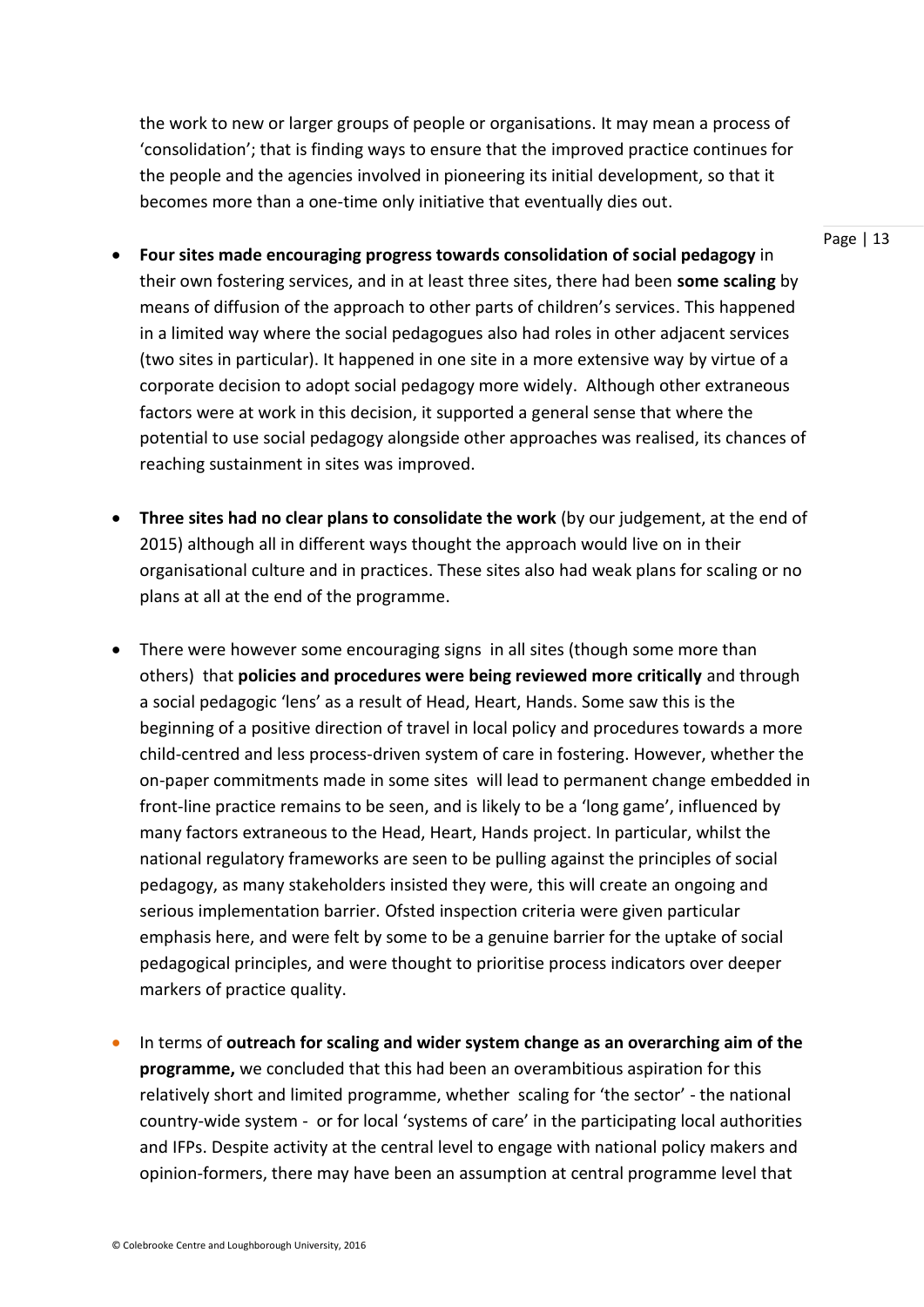no 'generic' planning or tools could do justice to the extent of local diversity in how social pedagogy could be developed locally. There was an absence of a clear strategy for the programme at local delivery levels and central and local stakeholders each expected the other to take the lead. Purposeful and effective outreach for scaling had therefore not really been achieved.

Page | 14

# **In conclusion**

- The programme had a complicated structure with multiple stakeholders, with unclearly defined expectations, understandings and roles. It was perceived as demanding by sites, especially in the first two years.
- It was made more complex by a combination of the differing local contexts in which it took place, and by the relative intangibility of the construct of social pedagogy 'in practice'.
- Claims at the outset of the transformative power of the approach made by exponents of social pedagogy were motivating for some, but alienating to others and led to some scepticism about 'evangelising' and over-claiming for the approach. Stressing the continuities rather than discontinuities with good social work and fostering practice might have been a more effective way to gather wider support for the innovation.
- **A key message was that where Head, Heart, Hands was simplest it was strongest:** in delivery of core training, in provision of a form of 'implementation support' to participating sites, and in establishment of qualified social pedagogues in sites. These elements were all successfully implemented:
	- $\triangleright$  The delivery of the core learning and training courses by the SPC was described by many sites as a high point of the programme. They were largely well-received, and well attended especially by the carers who had volunteered to take part.
	- $\triangleright$  The support provided by the SPC site supports leads was also a core component and probably also an active ingredient in many respects. It was implemented variably according to the agreements made with sites to reflect local preferences and circumstances. It was generally found to be helpful, in some cases, extremely so. Support to the social pedagogues was especially valuable in sites that struggled. Sites that struggled more with implementation were also those in which SPC support was described as more 'background'. This was described as intentional by the SPC, but in those sites there was also degree of drift that in the end, was detrimental to longer term sustainment prospects. The budget of time allocated for SPC support at 2 days per month may well have been insufficient for sites that faced particular challenges.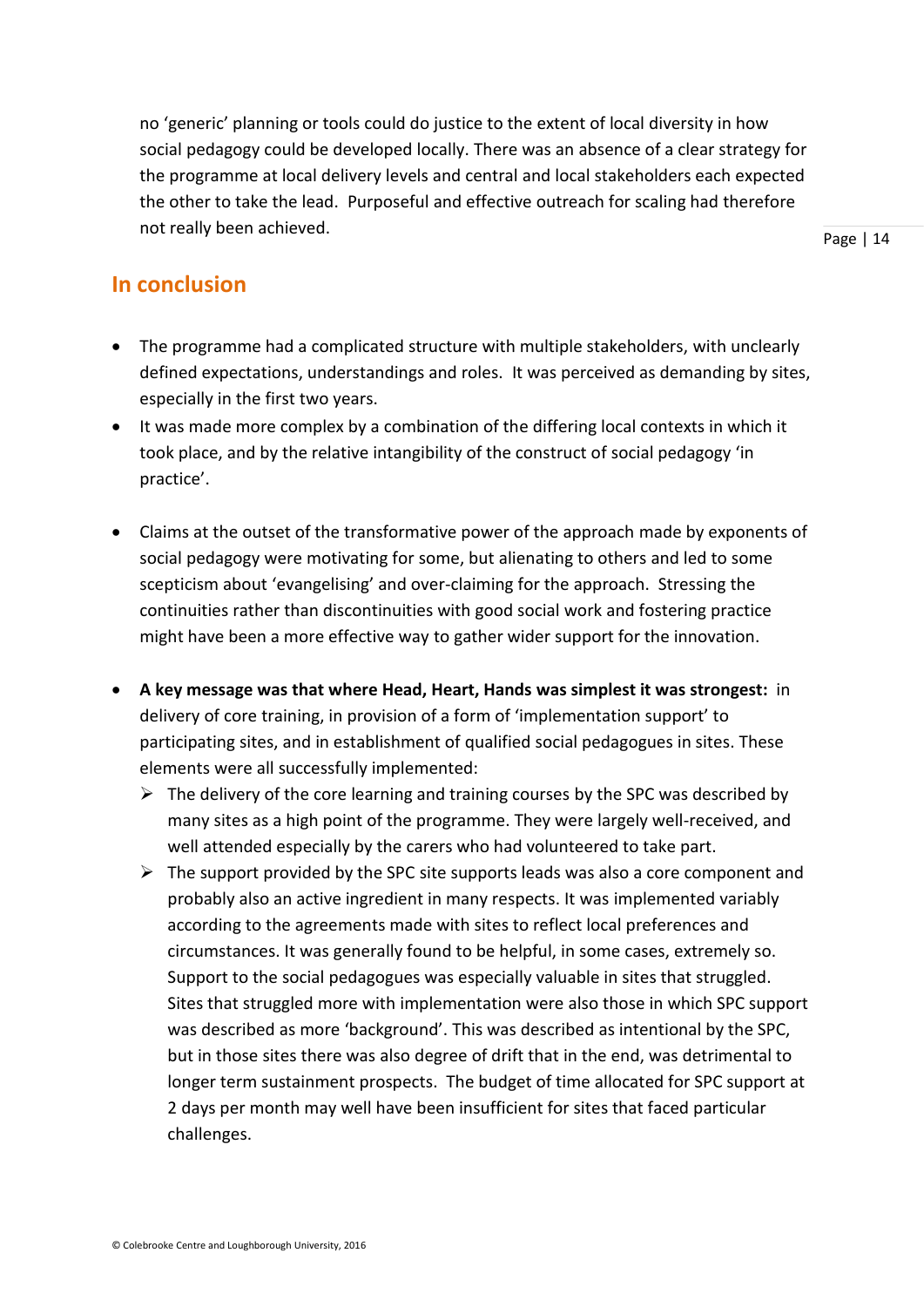- $\triangleright$  Social pedagogues were a clear active ingredient of the programme and were generally praised for their contribution within sites, and their particular mix of skills and perspective was regarded by sites as a successful and valued element of the programme. The programme demonstrated that when the fit or alignment of individuals to role and context was good, social pedagogues could be successfully integrated to mainstream fostering practice in the UK and were perceived to have 'added value' to local team practice. There may have been an element of underutilisation of social pedagogues, who would have liked support to take a more leading role from the outset. Preparatory training in facilitation and in the difficult task of change management in particular could have been helpful in this respect.
- The stated nature of social pedagogy as fluid and more about *how* than *what*, made the content of the programme hard to communicate to those looking for more practical and 'in practice' expression of the approach. In effect, social pedagogy was never 'operationalised' as part of this programme, and it remains unclear how to achieve this or even if it is possible. This makes it hard to draw confident lessons for replication from this kind of evaluation including how to ensure quality and fidelity to this approach in future efforts.
- The ultimately mixed implementation experiences for sites, the effortful nature of the programme as experienced by the majority of evaluation participants who were closely involved, and the continuing difficulties in specifying the parameters of social pedagogy in operation suggests that social pedagogy may not be well-suited to implementation 'by project means' but may instead be better suited to implementation more organically 'via the substrate', through inputs into routine basic training for all new foster carers and for related staff.
- We did not at the time of writing have data from the impact evaluation about whether the programme benefited carers and young people, although we know from qualitative interim data that some carers and some staff certainly considered they had benefited $^{\text{iii}}$ . From the implementation perspective, all sites considered they had gained valuable insights from participating in Head, Heart, Hands and most hoped to see benefits in terms of better outcomes and reduced costs. By the end of the programme, only one site project lead thought that perhaps the effort had not been worthwhile. Innovation is a tough process, and many of the challenges experienced in Head, Heart, Hands are familiar to innovation analysts. Most sites felt that the journey had been a hard one, as did the central delivery team. Some but certainly not all of the difficulties might have been eased by more agreement at the outset about the key parameters of operation. This would have allowed better specification of roles, responsibilities and better calibration of expectations to the practical constraints of real world implementation.